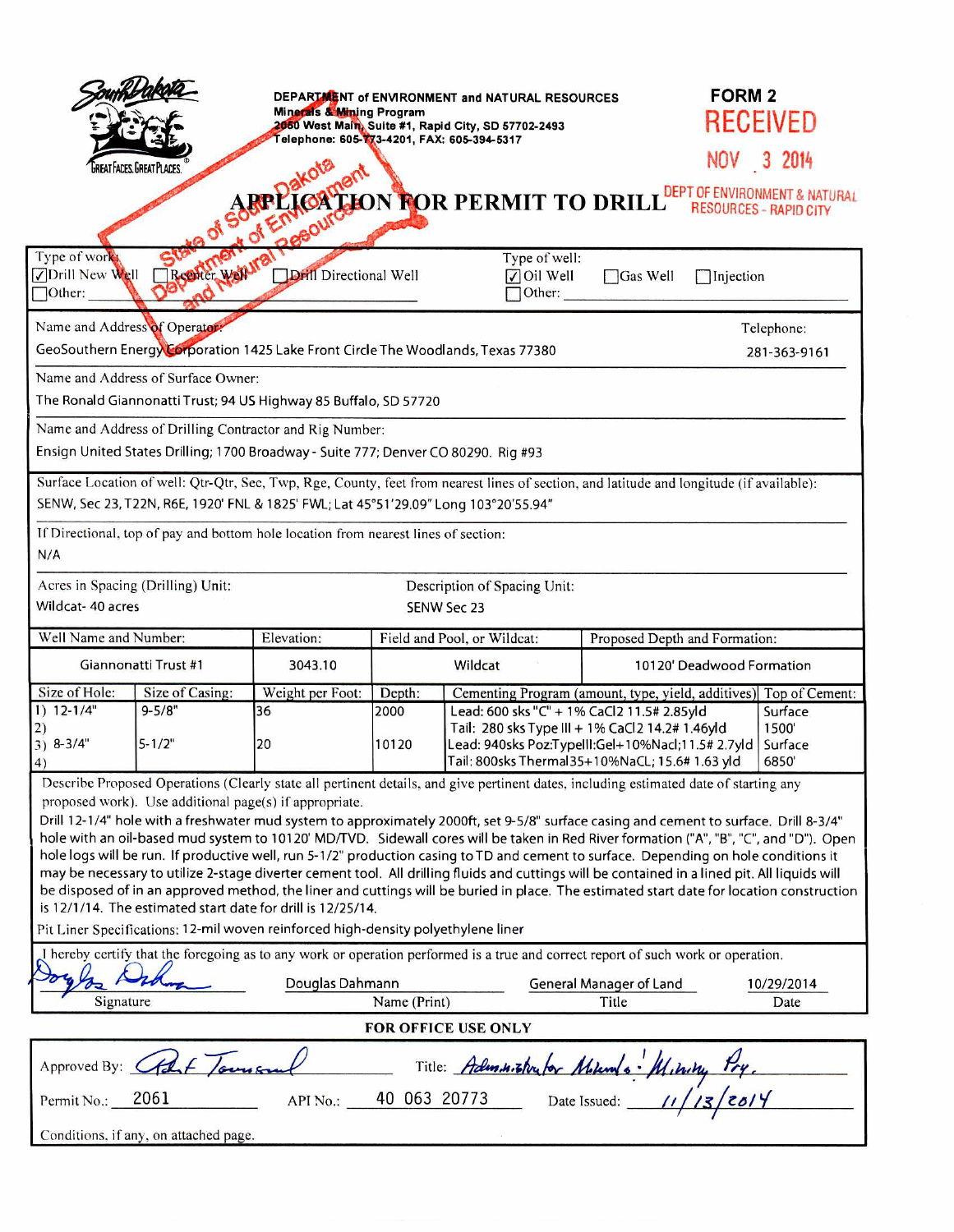

## **DEPARTMENT OF ENVIRONMENT and NATURAL RESOURCES**

JOE FOSS BUILDING 523 EAST CAPITOL PIERRE, SOUTH DAKOTA 57501-3182 denr.sd.gov



## PERMIT CONDITIONS

GSE: Giannonatti Trust #1 Permit: #2061 22N-6E-23 SENW, Harding County API: 40 063 20773

Approval has been granted to drill this location as detailed on the attached Application for Permit to Drill (Form #2) with the following additional conditions:

- 1. This permit is conditioned on compliance with all applicable requirements of South Dakota Codified Laws 45-9 and Administrative Rules of South Dakota 74-12.
- 2. A 12-mil woven, reinforced high-density polyethylene liner must be used on all pits.
- 3. If drilling does not commence within one year from the issuance date, this permit will expire.
- 4. Surface runoff must be diverted around the drill site.
- 5. The surface hole must be drilled with fresh water.
- 6. Cement must be circulated to the ground surface on the surface casing.
- 7. If production casing (long string) is set:
	- A. The cement program submitted with the application shall be followed.
	- B. A cement bond log must be run and filed with the department within 60 days after completion of the well as required by Administrative Rules of South Dakota 74:12:02:12.
- 8. If the well is productive, only one formation may be produced, unless GeoSouthern Energy petitions the Board of Minerals and Environment to approve multiple completions or commingling in the wellbore.
- 9. Please notify this office prior to plugging or MIT so a witness can be on location. If plugging or MIT will occur after regular business hours, call Jeff Klenner at 605-929-1414.
- 10. If abandoned: Either a plugging plan must be submitted at least 7 days prior to plugging for the department's review and approval or the following plan must be followed:
	- A. If the entire production casing is left in the wellbore:
		- 1. A mechanical integrity test must be conducted to verify the integrity of the casing as required by rule 74:12:03:02(4)(b)(ii).
		- 2. All perforations must be isolated, either by squeeze cementing or placing a cast iron bridge plug, with a minimum of 20 feet of cement, above the perforations.
		- 3. A 100-foot plug, half in and half out of the base of the surface casing must be installed.
		- 4. A 25-foot cement plug at the top of the surface casing must be installed.
	- B. If a portion of the production casing is removed:
		- 1. All perforations must be isolated, either by squeeze cementing or placing a cast iron bridge plug, with a minimum of 20 feet of cement, above the perforations.
		- 2. A 100-foot cement plug, half in and half out of the top of the casing stub must be installed after the retrievable part of the production casing has been removed.
		- 3. A 100-foot cement plug, half in and half out of the top of any fresh water aquifer or salt zone encountered between the top of the casing stub and the base of the surface casing must be installed. Freshwater resources at this site include: Madison, Minnelusa, Minnekahta, and Inyan Kara.
		- 4. A 100-foot plug, half in and half out of the base of the surface casing must be installed.
		- 5. A 25-foot cement plug at the top of the surface casing must be installed.
		- 6. Heavy, mud-laden fluid must be placed between all plugs.